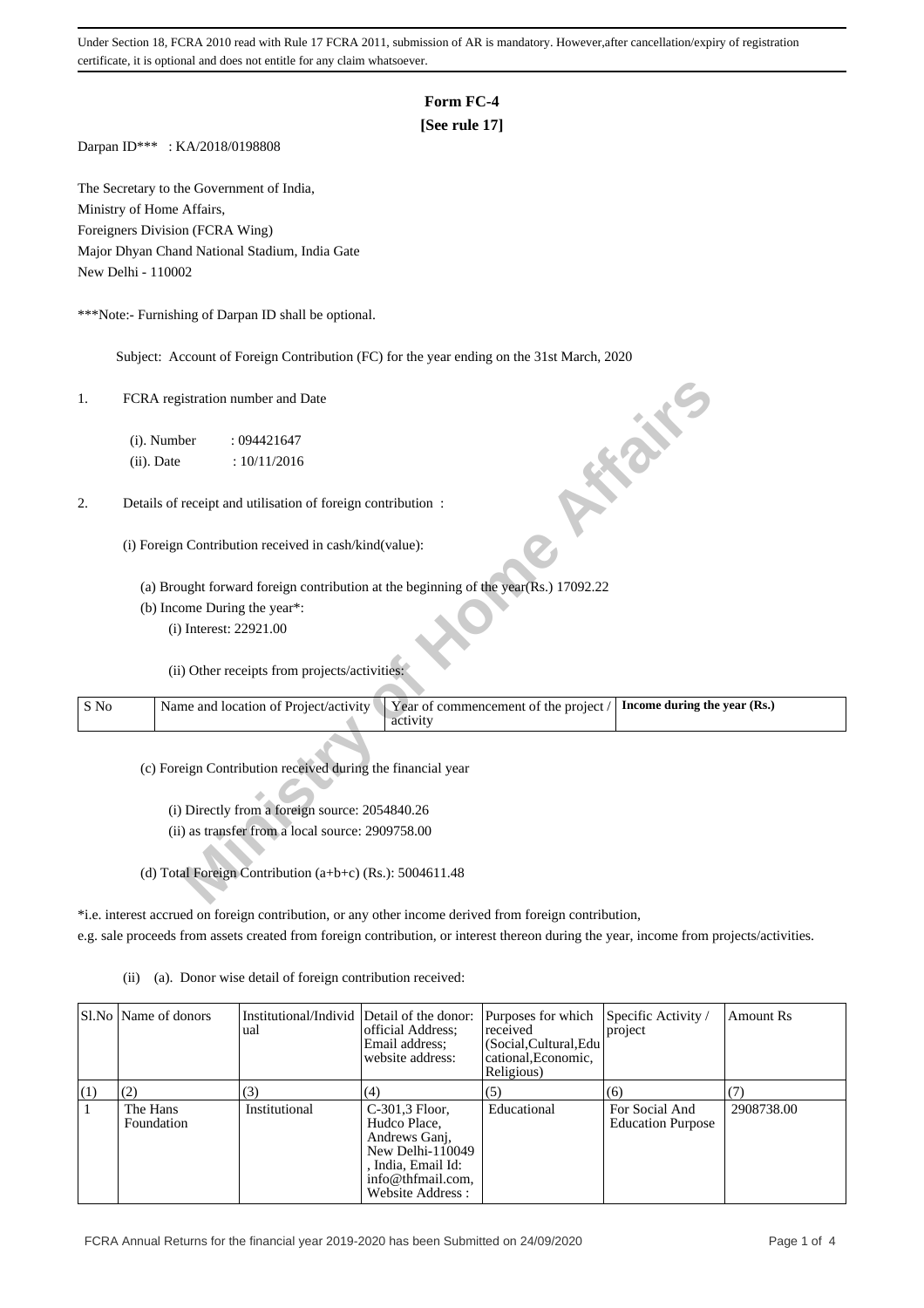Under Section 18, FCRA 2010 read with Rule 17 FCRA 2011, submission of AR is mandatory. However,after cancellation/expiry of registration certificate, it is optional and does not entitle for any claim whatsoever.

|                | Sl.No Name of donors<br>Institutional/Individ Detail of the donor:<br>ual |                                 | official Address:<br>Email address;<br>website address:                                                                                                                                                                     |                                                                                                                                                             | Purposes for which<br>received<br>(Social, Cultural, Edu<br>cational, Economic,<br>Religious) |                | Specific Activity /<br>project                                                                               | <b>Amount Rs</b> |          |           |         |
|----------------|---------------------------------------------------------------------------|---------------------------------|-----------------------------------------------------------------------------------------------------------------------------------------------------------------------------------------------------------------------------|-------------------------------------------------------------------------------------------------------------------------------------------------------------|-----------------------------------------------------------------------------------------------|----------------|--------------------------------------------------------------------------------------------------------------|------------------|----------|-----------|---------|
| $\overline{2}$ | Institutional<br><b>Nasscom</b><br>Foundation                             |                                 | A1/225, Third<br>Floor, Safdarjung<br>Enclave, Opposite<br>Ambience School,<br>New Delhi 110029,<br>India, India, Email<br>Id:<br>info@nasscomfoun<br>dation.org, Website<br>Address:<br>https://nasscomfou<br>ndation.org/ |                                                                                                                                                             | Educational                                                                                   |                | For Social And<br><b>Education Purpose</b>                                                                   | 1020.00          |          |           |         |
| 3              | <b>HELP THEM</b><br>Institutional<br><b>GROW. INC. DBA</b><br>VIBHA       |                                 |                                                                                                                                                                                                                             | 1030 E El Camino<br>Educational<br>Real, #424<br>Sunnyvale, CA<br>94087, United<br>States of America,<br>Email Id:<br>office@vibha.org,<br>Website Address: |                                                                                               |                | Social And<br><b>Education Purpose</b>                                                                       | 1797508.77       |          |           |         |
| $\overline{4}$ | UK online giving<br>Institutional<br>foundation                           |                                 |                                                                                                                                                                                                                             | Educational<br>#700 611 Meredith<br>Rd NE, Calgary,<br>Alberta, T2E 2W5,<br>Canada, Email Id:<br>causes@benevity.o<br>rg, Website<br>Address:               |                                                                                               |                | For Social and<br><b>Education Purpose</b>                                                                   | 257331.49        |          |           |         |
|                |                                                                           |                                 |                                                                                                                                                                                                                             |                                                                                                                                                             |                                                                                               |                | (b) Cumulative purpose-wise amount of all foreign contribution donation received :                           |                  |          |           |         |
| Sl.No          |                                                                           | Purpose                         |                                                                                                                                                                                                                             |                                                                                                                                                             |                                                                                               |                | Amount                                                                                                       |                  |          |           |         |
| $\mathbf{1}$   |                                                                           | Educational                     |                                                                                                                                                                                                                             |                                                                                                                                                             |                                                                                               |                | 2054840.26                                                                                                   |                  |          |           |         |
| 3.             |                                                                           |                                 |                                                                                                                                                                                                                             | Details of Utilization of foreign contribution:                                                                                                             |                                                                                               |                | (a) Details of activities/projects for which foreign contribution has been received and utilised (in rupees) |                  |          |           |         |
| Sl. No.        | vity                                                                      | Name of<br>project/acti ocation | Address/L                                                                                                                                                                                                                   | Previous Balance                                                                                                                                            |                                                                                               |                | Receipt during the year Utilised                                                                             |                  |          | Balance   |         |
|                |                                                                           |                                 |                                                                                                                                                                                                                             | In cash                                                                                                                                                     | In Kind                                                                                       | In cash        | In Kind                                                                                                      | In cash          | In Kind  | In cash   | In Kind |
| (1)            | (2)                                                                       |                                 | (3)                                                                                                                                                                                                                         | (4)                                                                                                                                                         | (5)                                                                                           | (6)            | (7)                                                                                                          | (8)              | (9)      | (10)      | (11)    |
| 1              |                                                                           | Arvind<br>Pichara<br>Foundatio  | Thornal<br>Hyderaba<br>d/Secunde<br>rahad                                                                                                                                                                                   | 0.00                                                                                                                                                        | 0.00                                                                                          | 975601.00 0.00 |                                                                                                              | 361305.00        | $0.00\,$ | 614296.00 | 0.00    |

| Sl.No | <b>Purpose</b> | Amount                                         |
|-------|----------------|------------------------------------------------|
|       | ducationa.     | -<br>nne.<br>$^{\prime}$ A i<br>∠UJ<br>−∪−∪.∠∖ |

## 3. Details of Utilization of foreign contribution:

| Sl. No. | Name of<br>project/acti ocation<br>vity | Address/L                                                        | <b>Previous Balance</b> |         | Receipt during the year Utilised |         |                       |         | Balance          |         |
|---------|-----------------------------------------|------------------------------------------------------------------|-------------------------|---------|----------------------------------|---------|-----------------------|---------|------------------|---------|
|         |                                         |                                                                  | In cash                 | In Kind | In cash                          | In Kind | In cash               | In Kind | In cash          | In Kind |
| (1)     | (2)                                     | (3)                                                              | (4)                     | (5)     | (6)                              | (7)     | (8)                   | (9)     | (10)             | (11)    |
|         | Arvind<br>Pichara<br>Foundatio<br>n     | Thornal<br>Hyderaba<br>d/Secunde<br>rabad<br>Telangana<br>502114 | 0.00                    | 0.00    | 975601.00   0.00                 |         | $361305.00 \mid 0.00$ |         | 614296.00        | 0.00    |
| Total   |                                         |                                                                  | 0.00                    | 0.00    | 975601.00   0.00                 |         | 361305.00   0.00      |         | 614296.00   0.00 |         |

(b) Details of utilisation of foreign contribution:

- (i) Total Utilisation\*\* for projects as per aims and objectives of the association (Rs.):361305.00
- (ii) Total administrative expenses as provided in rule 5 of the Foreign Contribution (Regulation) Rules, 2011 (Rs.) :868927.00

\*\* It is affirmed that the utilisation of foreign contribution is not in contravention of the provisions contained in the Foreign Contribution(Regulation) Act, 2010 (42 of 2010) and more particularly in section 9 and section 12 of the Act which, inter-alia, states that the acceptance of foreign contribution is not likely to affect prejudicially

(A) the soverignty and integrity of india; or.

(B) the security, strategic, scientific or echnomic interest of the state; or FCRA Annual Returns for the financial year 2019-2020 has been Submitted on 24/09/2020 Page 2 of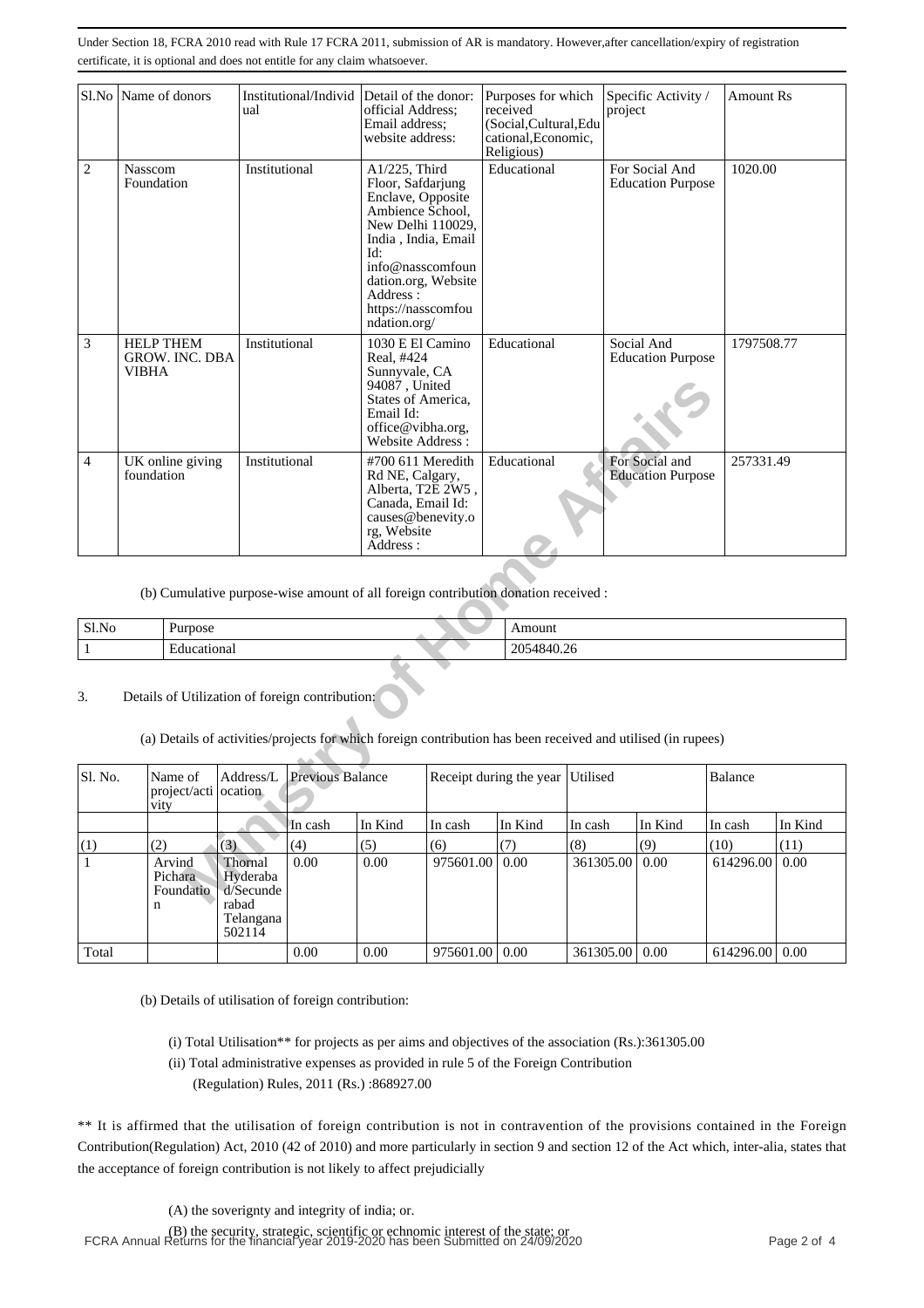Under Section 18, FCRA 2010 read with Rule 17 FCRA 2011, submission of AR is mandatory. However,after cancellation/expiry of registration certificate, it is optional and does not entitle for any claim whatsoever.

(C) the public interest; or

(D) freedom or fairness of election to any legistature; or

(E) friendly relations with any foreign state; or

(F) harmony between religious, racial, social, lingusitic or relgional groups, castes or communities.

(c) Total purchase of fresh assets (Rs.)

| Sl.<br>$\sim$<br>No. | name<br>Association<br>11<br>-01<br>'1V11<br>ane | Details | mose | -<br>(11)<br>KS.<br>ota. |
|----------------------|--------------------------------------------------|---------|------|--------------------------|

#### (d) FC transferred to other associations

| Sl. No.                                                                                                                                                                               | Name of the association                                                                      | Date           |  | Purpose     | Amount     |  |  |  |  |  |
|---------------------------------------------------------------------------------------------------------------------------------------------------------------------------------------|----------------------------------------------------------------------------------------------|----------------|--|-------------|------------|--|--|--|--|--|
| (1)                                                                                                                                                                                   | (2)                                                                                          | (3)            |  | (4)         | (5)        |  |  |  |  |  |
| $\mathbf{1}$                                                                                                                                                                          | Samavesh                                                                                     | 08/05/2019     |  | Educational | 991800.00  |  |  |  |  |  |
| $\overline{\mathbf{c}}$                                                                                                                                                               | Samavesh                                                                                     | 31/07/2019     |  | Educational | 42260.00   |  |  |  |  |  |
| 3                                                                                                                                                                                     | Samavesh                                                                                     | 11/10/2019     |  | Educational | 862550.00  |  |  |  |  |  |
| 4                                                                                                                                                                                     | Samavesh                                                                                     | 16/11/2019     |  | Educational | 1000.00    |  |  |  |  |  |
| 5                                                                                                                                                                                     | Samavesh                                                                                     | 04/01/2020     |  | Educational | 324728.00  |  |  |  |  |  |
| 6                                                                                                                                                                                     | Samavesh                                                                                     | 02/03/2020     |  | Educational | 688667.00  |  |  |  |  |  |
|                                                                                                                                                                                       | Total                                                                                        |                |  |             | 2911005.00 |  |  |  |  |  |
| 4.                                                                                                                                                                                    | Details Of unutilised foreign contribution:<br>(i) Total FC invested in term Deposits (Rs.): |                |  |             |            |  |  |  |  |  |
| Sl. No.                                                                                                                                                                               | Details                                                                                      | Total( in Rs.) |  |             |            |  |  |  |  |  |
| (i)                                                                                                                                                                                   | Opening Balance of FD                                                                        | 0.00           |  |             |            |  |  |  |  |  |
| (ii)                                                                                                                                                                                  | FD made during the year                                                                      | 0.00           |  |             |            |  |  |  |  |  |
| (iii)                                                                                                                                                                                 | Less: realisation of previous FD                                                             | 0.00           |  |             |            |  |  |  |  |  |
|                                                                                                                                                                                       | Closing balance of FD<br>0.00                                                                |                |  |             |            |  |  |  |  |  |
| (ii) Balance of unutilised foreign contribution, in cash/bank, at the end of the year(Rs):<br>$(a)$ Cash in hand: $0.00$<br>$T_{\rm C}$ 1 $\rightarrow$ 11 1 $\rightarrow$ 0.00074.40 |                                                                                              |                |  |             |            |  |  |  |  |  |

## 4. Details Of unutilised foreign contribution:

# (i) Total FC invested in term Deposits (Rs.):

| Sl. No. | Details                          | Total( in Rs.) |
|---------|----------------------------------|----------------|
| (i)     | Opening Balance of FD            | 0.00           |
| (ii)    | FD made during the year          | 0.00           |
| (iii)   | Less: realisation of previous FD | 0.00           |
|         | Closing balance of FD            | 0.00           |

#### (ii) Balance of unutilised foreign contribution, in cash/bank, at the end of the year(Rs):

- (b) in FC designated bank account: 863374.48
- (c) in utilisation bank account(s): 0.00
- 5. Details of foreigners as Key functionary/working/associated: 0
- 6. Details of Land and Building remained unutilised for more than two year:

| ' Sl. No. | Location of Land and<br>Building | Year of acquisition | Purpose of acquisition | Reason of unutilisation |
|-----------|----------------------------------|---------------------|------------------------|-------------------------|
| <b>U</b>  | $\sqrt{2}$<br>╰                  | U.                  |                        | $\sim$                  |

(7) (a) Details of designated FC bank account for receipt of Foreign Contribution (As on 31st March of the year ending):

| Name of the<br>Bank | <b>Branch Address</b><br>With pincode)                              | Phone No.   | E-mail                                                                                                                                         | <b>IFSC</b> Code | Account No          | Date of Opening<br>Account |
|---------------------|---------------------------------------------------------------------|-------------|------------------------------------------------------------------------------------------------------------------------------------------------|------------------|---------------------|----------------------------|
|                     | (2)                                                                 | (3).        | (4)                                                                                                                                            | (၁)              | (6)                 |                            |
| <b>AXIS BANK</b>    | Marathahalli<br>branch.<br>Bangalore,<br>Karnataka,                 | 18605005555 | axisbank@servic<br>e.axisbankmail.c<br><sub>om</sub><br>ECRA Annual Petiting for the financial vear 2019-2020 has been Submitted on 24/09/2020 | UTIB0000300      | XXXXXXXXX<br>XX9499 | 20/05/2013                 |
|                     | <del>\HHUdi RUlumo ivi tilo ililahular yoar zu i<i>u z</i>uzu</del> |             |                                                                                                                                                |                  |                     | Page 3 of 4                |